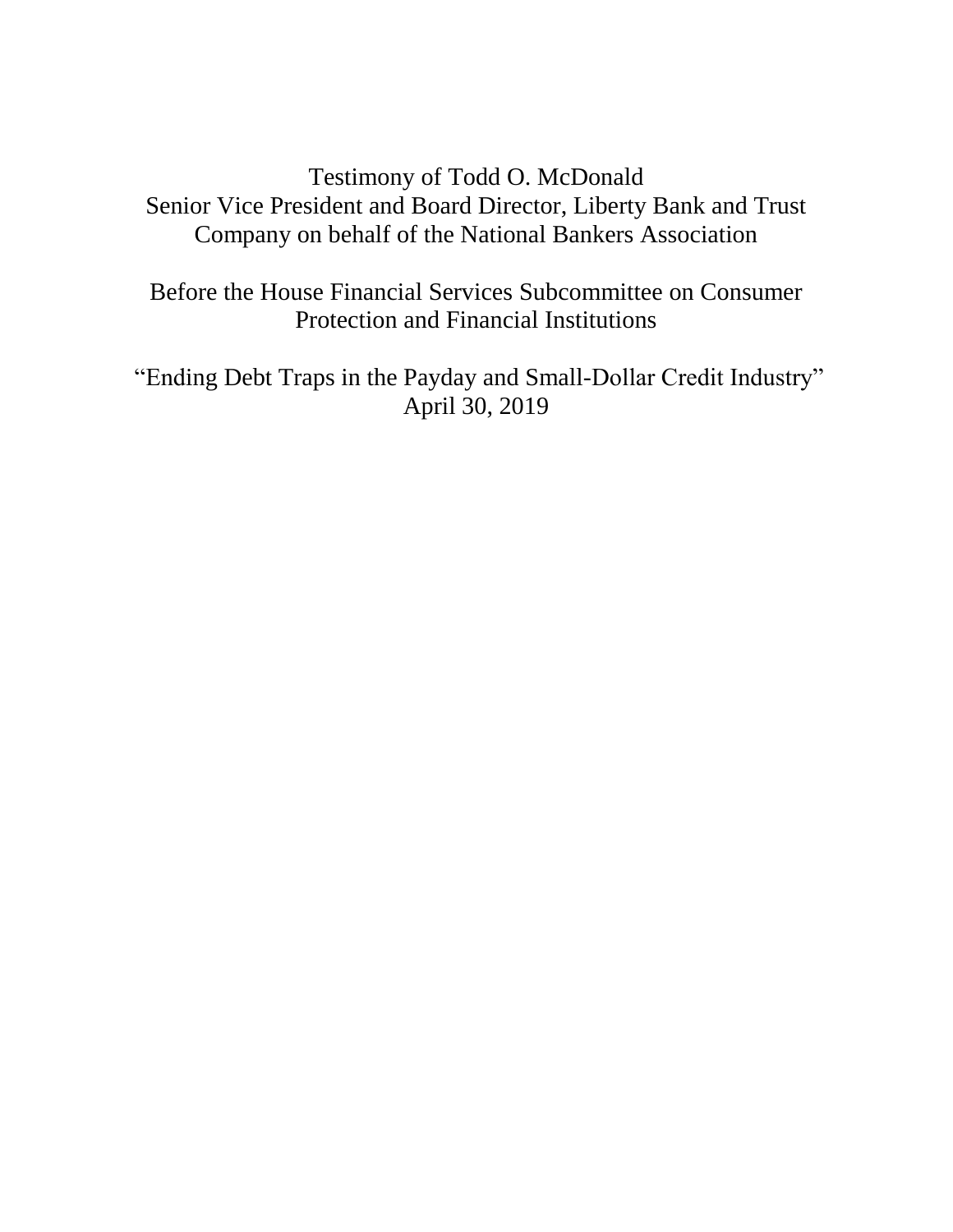Chairman Meeks, Ranking Member Luetkemeyer, Chairwoman Waters, Ranking Member McHenry, and members of the Subcommittee, good morning and thank you for this opportunity to testify on the small-dollar lending industry.

My name is Todd McDonald, and I am Senior Vice President and Board Director of Liberty Bank and Trust Company. In 1972, Liberty Bank was chartered in New Orleans, Louisiana, with a focus on service, integrity and a sincere interest in community and business development. Four decades later, Liberty Bank has expanded into eight states with fifteen branches.

I am also a board member of the National Bankers Association (the "NBA"). The NBA is the leading trade association for the country's Minority Depository Institutions ("MDIs"). Our mission is to serve as an advocate for the nation's MDIs on all legislative and regulatory matters concerning and affecting our member institutions as well as the communities they serve. Many of our member institutions are also Community Development Financial Institutions ("CDFIs"), and many of our member institutions have become banks of last resort for consumers and businesses who are underserved by traditional banks and financial service providers.

## **THE NATIONAL BANKERS ASSOCIATION SUPPORTS RESPONSIBLE SMALL-DOLLAR ALTERNATIVES**

Small-dollar lending has become a fast-growing source of consumer credit in the United States and a key to financial inclusion, particularly for underserved communities. Unfortunately, existing federal law does not limit the interest rate non-banks lenders can charge on loans of \$2,500 - \$10,000. This lack of an interest rate cap has resulted in a recent explosion of loans with annual interest rates in the range of 100% - 225% and above. While 35 states have imposed caps on nonbank lenders, there is still a significant gap in protections for consumers.

As a CDFI that serves a largely low and moderate-income consumer base that often utilizes these high-cost, small-dollar loans, Liberty often works to help our customers get out of these predatory loans and into more manageable products. This dynamic is one of many reasons why we have created our own small-dollar product – the Freedom Fast Loan.

The Freedom Fast loan was created in 2008 part because we saw demand for responsible, small dollar credit in the markets we serve and very few competitors to payday and auto title lenders. We also encountered Liberty customers who may have gotten a payday or title loan, and we created a product that would refinance them into a lower-interest product. Our customers use Freedom Fast Loans for everything from funeral expenses to consolidation loans for other high-interest debt like credit cards or payday loans. The average loan is for just over \$6,000, and the average interest rate is 12.6%. Our APR never exceeds 34.3%, and we serve customers with credit ranging from the low 500s to over 700. We also report payments to the credit bureaus, so our customers can also build their credit using our product.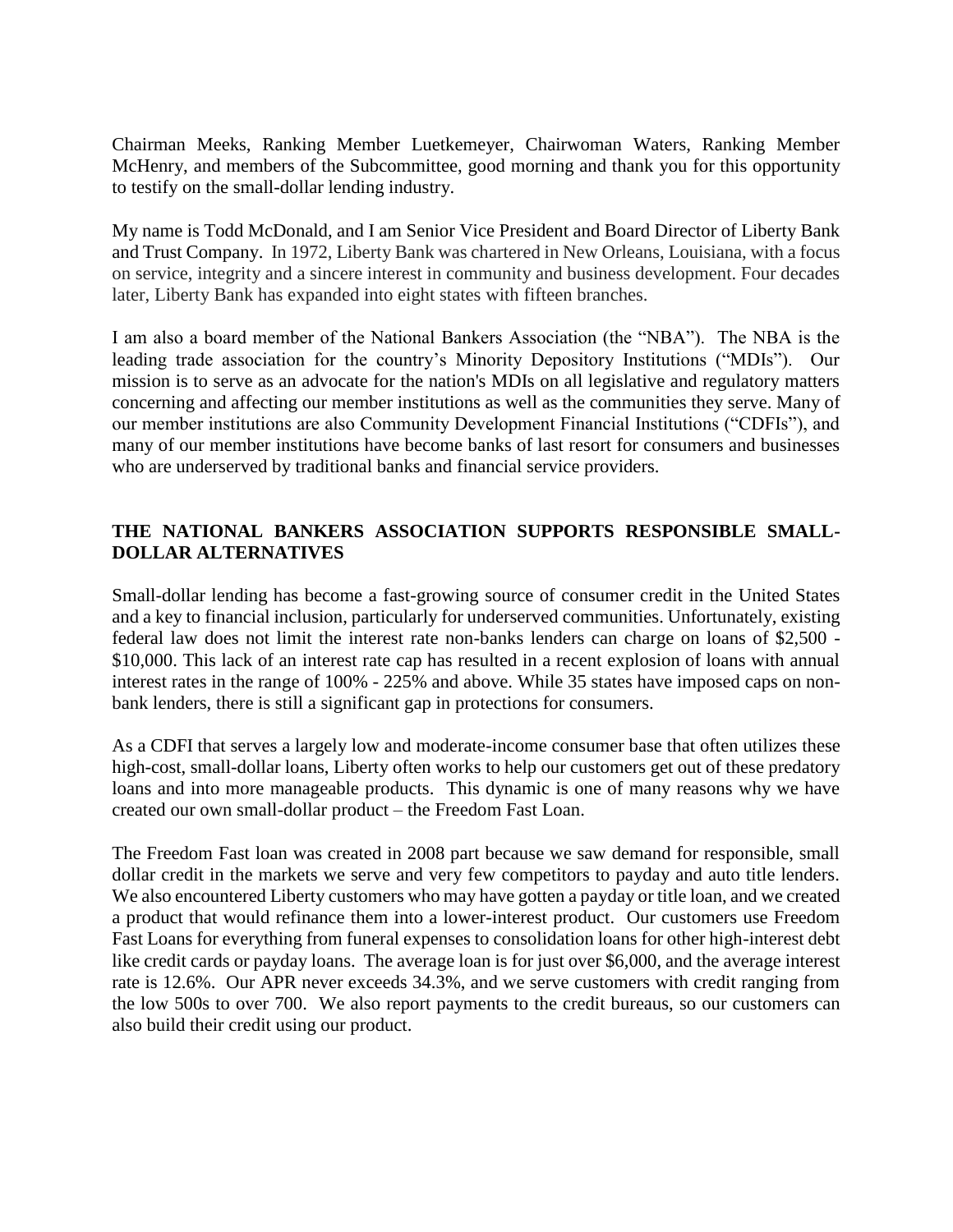Our Freedom Fast Loans meet the credit needs of the communities we serve. In order to scale our product and for community banks to provide similar products, however, we believe that there are steps that federal banking regulators and Congress must take in order to facilitate the kind of robust marketplace where community banks can compete with predatory, small-dollar lenders.

## **CONGRESS CAN TAKE A NUMBER OF AFFIRMATIVE STEPS TO SUPPORT COMMUNITY BANKS AS ALTERNATIVE PROVIDERS OF SMALL-DOLLAR CREDIT**

The NBA supports creating a more favorable regulatory environment for community bank small dollar lending. The Credit Union National Administration's PALS program and the findings from the FDIC's Small-Dollar Loan Pilot Program should provide the basis for regulators to consider a small-dollar regulatory regime tailored to community banks like our member institutions.

The popularity of predatory small-dollar products creates both a moral and business imperative for policymakers to finds ways to create a regulatory regime for responsible alternatives to flourish. Even our Freedom Fast loans have attracted scrutiny from our regulators, despite it meeting an obvious credit need in the markets we serve. To that end, we believe that a "sandbox approach" from banking regulators that allows community banks to develop responsible small-dollar alternatives tailored to the credit needs of our communities would be a welcomed next step in carving out a role for mission-oriented lenders to provide responsible small-dollar alternatives.

In addition to a small-dollar "sandbox" for community banks, we would also urge Congress to fully fund the Small Dollar Loan Program ("SDLP") authorizing grants for loan loss reserves for CDFIs seeking to provide responsible small-dollar alternatives like our Freedom Fast product. The SDLP would provide an immediate incentive for CDFIs to develop small-dollar alternatives and help create a more competitive marketplace where mission-oriented lenders can complete in the small-dollar marketplace. We would also encourage Congress to also fund technical assistance grants for CDFIs seeking to provide payday alternatives for expenses like underwriting software and other administrative expenses that can help defray the costs of small-dollar lending.

The NBA also supports urging regulators to adopt regulations clarifying the "True Lender" and overruling the "Madden Rule." As more of our member banks consider potential partnerships with marketplace lenders and other fintechs to expand our banks' footprint with respect to various consumer loan products, having regulatory clarity regarding the Madden Rule and the True Lender doctrine is vital. No credit market can exist without a functioning secondary market to provide liquidity, and clarity with respect to community bank-fintech lending partnerships would do just that. For our members with limited branch footprints and digital relationships, partnerships with fintechs allows our member to enter into white label and other arrangements that allow our banks to provide more products to a broader audience. While we support legislative efforts to bring about clarity, we believe